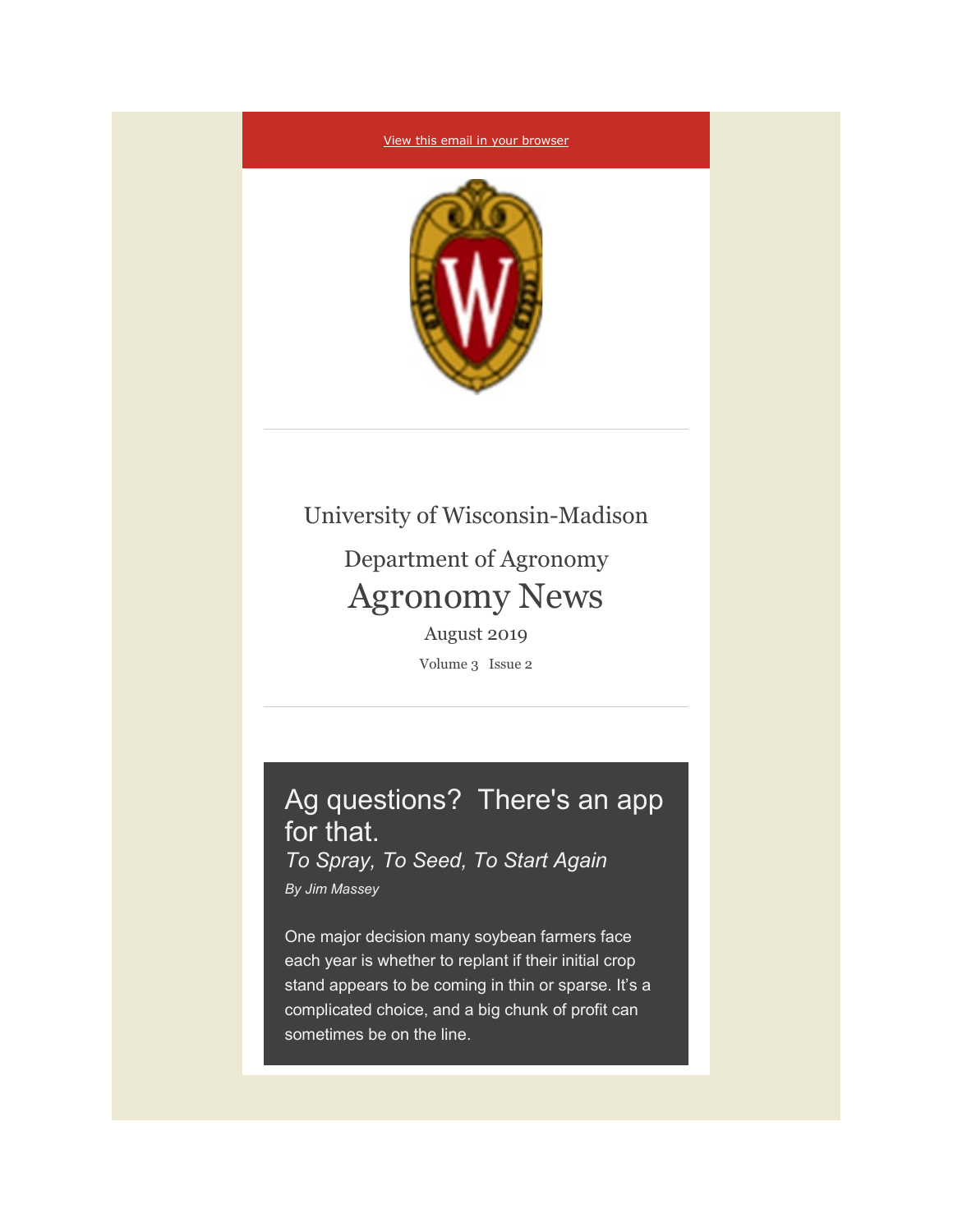The modern context in which farmers operate confounds the issue further, says [Shawn](https://agronomy.wisc.edu/shawn-conley/)  [Conley](https://agronomy.wisc.edu/shawn-conley/) BS'96, MS'99, PhD'01, a professor in the [Department of Agronomy](https://agronomy.wisc.edu/) and soybean and wheat specialist with the Division of Extension. Many producers today are running larger operations and have less time on a per-acre basis to manage their crops, he says. Recognizing this, CALS delivers apps that offer farmers instantaneous data for making rapid yet informed decisions. Conley's Soybean Replant app is a prime example.

The replant app calculates plant populations by averaging five plant-count samples taken randomly within a soybean field during various growth stages. The app then provides expected yield percentage at harvest, with or without replanting. It performs these tasks by consolidating and drawing on years of data collection and multiple research papers. To apply this knowledge to the field, all you need is a smartphone with a camera.

"You simply snap five photos, and the app does the rest," Conley says. "It's as easy as it sounds."

The recommendation will rarely be to rip up a field and start over because, even if a stand comes in poorly, the crops in the field typically have a better yield potential than a totally replanted crop, he says. But sometimes it makes sense to add more seeds on top of what is growing.

Cerny, who plants about 2,000 acres between the villages of Walworth and Sharon, says a friend asked him for a recommendation on replanting his soybean field based on what he perceived as a poor stand. After analyzing the field using Conley's replant app, Cerny advised against it.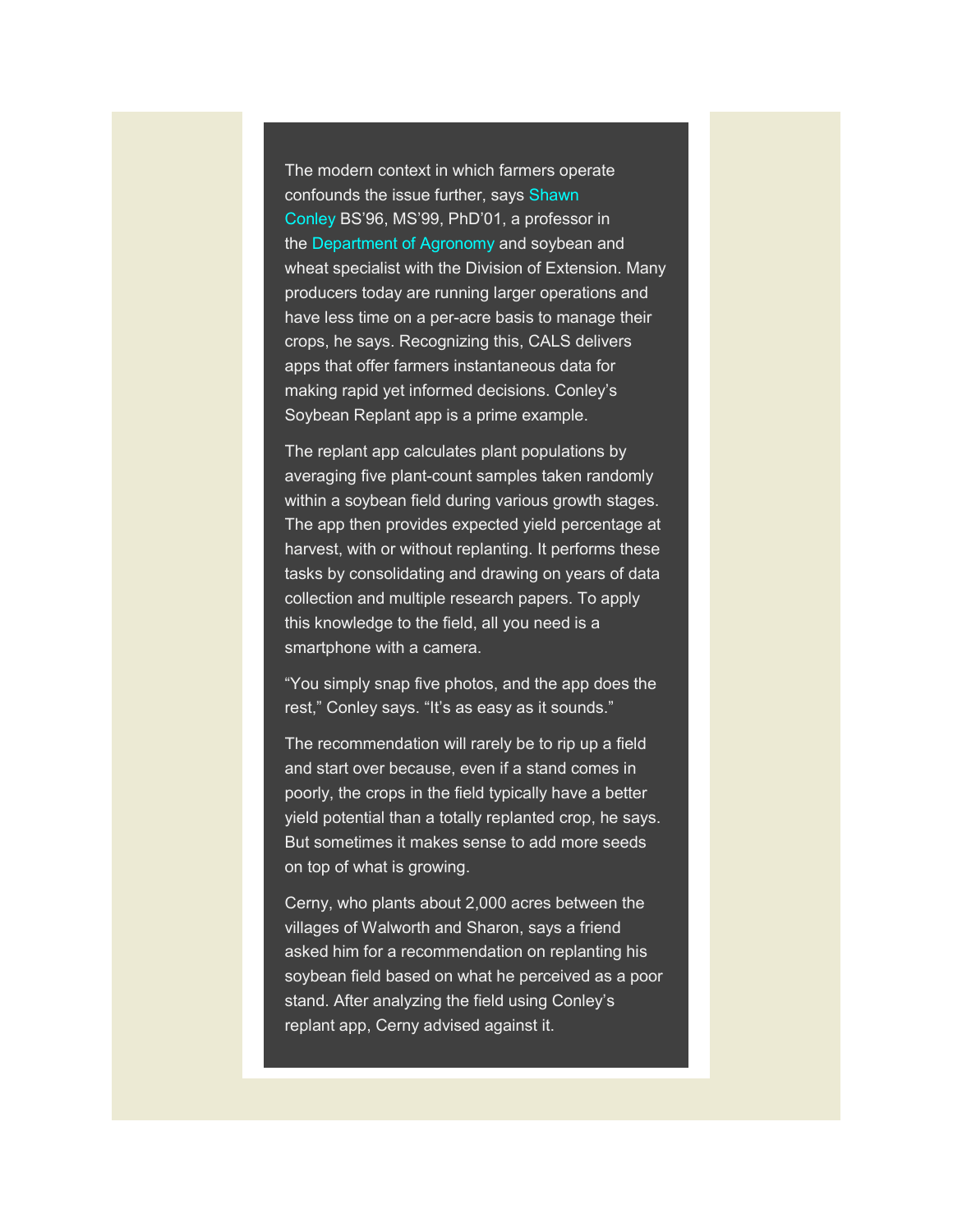"An agronomist was there with me, and he recommended replanting," Cerny recalls. "I said I wasn't so sure that was great advice. I suggested that if he was going to replant, he should leave five acres of the stand so he could compare."

The yield turned out about the same where he replanted and where he didn't. But the replanting added extra seed and fuel costs, so the app's advice was sound.

As weather patterns have migrated to less frequent, more intense rainfall events, pounding rains sometimes seal the soil and hinder soybean emergence, Conley says. This intensifies the need to make quick decisions in the field, and for this purpose, apps backed by CALS research can deliver.

"I've been giving farmers these replant recommendations for years, and they didn't believe me. But now that I put it into a phone it's got to be right," he jokes.

Conley, who grew up on a dairy farm near Browntown in Green County, had several sales internships in college but felt odd making recommendations when he knew the product he was selling wasn't necessarily the best option. That led him into the research arena and, eventually, into academia.

"This is where academic freedom is so important," he says. "If I have a strong data set, I can make recommendations that, 'Yes, this product or practice works,' or, just as importantly, 'No, this product or practice does not work or doesn't have a positive return on investment for Wisconsin farmers.' That ability to deliver unbiased recommendations to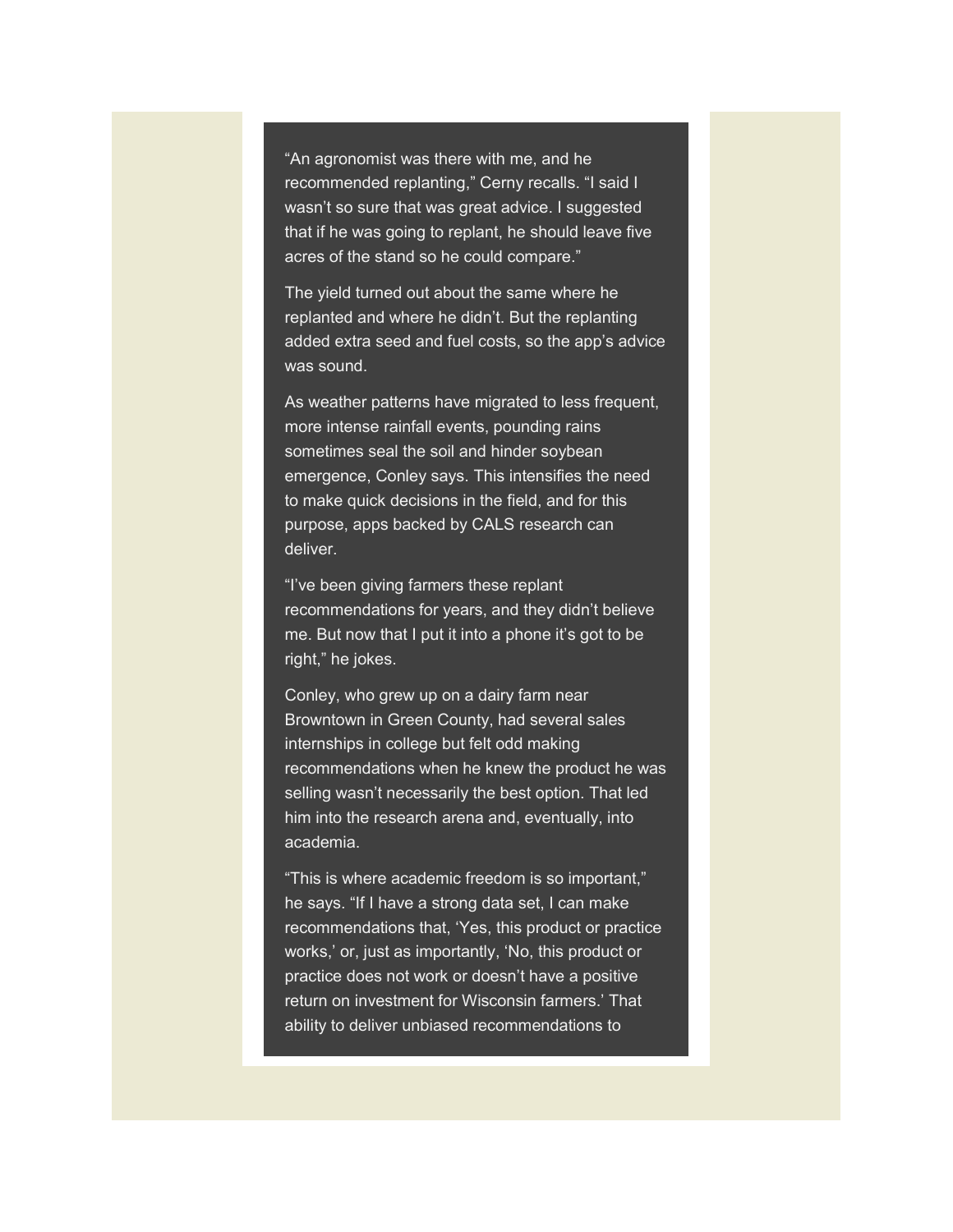Wisconsin farmers is vital and at the core of the Wisconsin Idea."

Other ag apps include Sporecaster, Sporebuster, Corn N Rate Calculator, N Price Calculator, NPK Credits, and SilageSnap.

Source and entire

article:<https://grow.cals.wisc.edu/departments/features/app-riculture>

# Kernza for Cattle

The UW Agronomy Department hosted the 4th International Kernza Conference July 1-2, in Madison. Topics included breeding and genetics, ecosystem services, agronomic management, research, as well as tours and treats made with Kernza.

"Kernza is the trademarked name of an intermediate perennial wheatgrass developed by The Land Institute of Salina, Kansas. Plant breeders there and at the University of Minnesota have been breeding the perennial-grass species to be used as grain. Through years of selection for grain size, shatter resistance, yield and other traits, Kernza has reached the point where farmers are now experimenting with the crop. The conference addressed Kernza-breeding priorities as well as the perennial crop's ecosystem-service attributes and agronomic practices."

The entire article by Lynn Grooms and source of the paragraph above can be found at [https://www.agupdate.com/agriview/news/crop/kernza-perennial](https://www.agupdate.com/agriview/news/crop/kernza-perennial-grain-being-tested-for-cattle/article_5d3beb37-9276-5ee0-a940-24c53f8e5a7f.html)[grain-being-tested-for-cattle/article\\_5d3beb37-9276-5ee0-a940-](https://www.agupdate.com/agriview/news/crop/kernza-perennial-grain-being-tested-for-cattle/article_5d3beb37-9276-5ee0-a940-24c53f8e5a7f.html) [24c53f8e5a7f.html](https://www.agupdate.com/agriview/news/crop/kernza-perennial-grain-being-tested-for-cattle/article_5d3beb37-9276-5ee0-a940-24c53f8e5a7f.html)

### Please also

visit [kernza.com](http://www.kernza.com/) and <https://foragesandperennialgrains.agronomy.wisc.edu/> for more information.

Submitted by **Valentin Picasso**.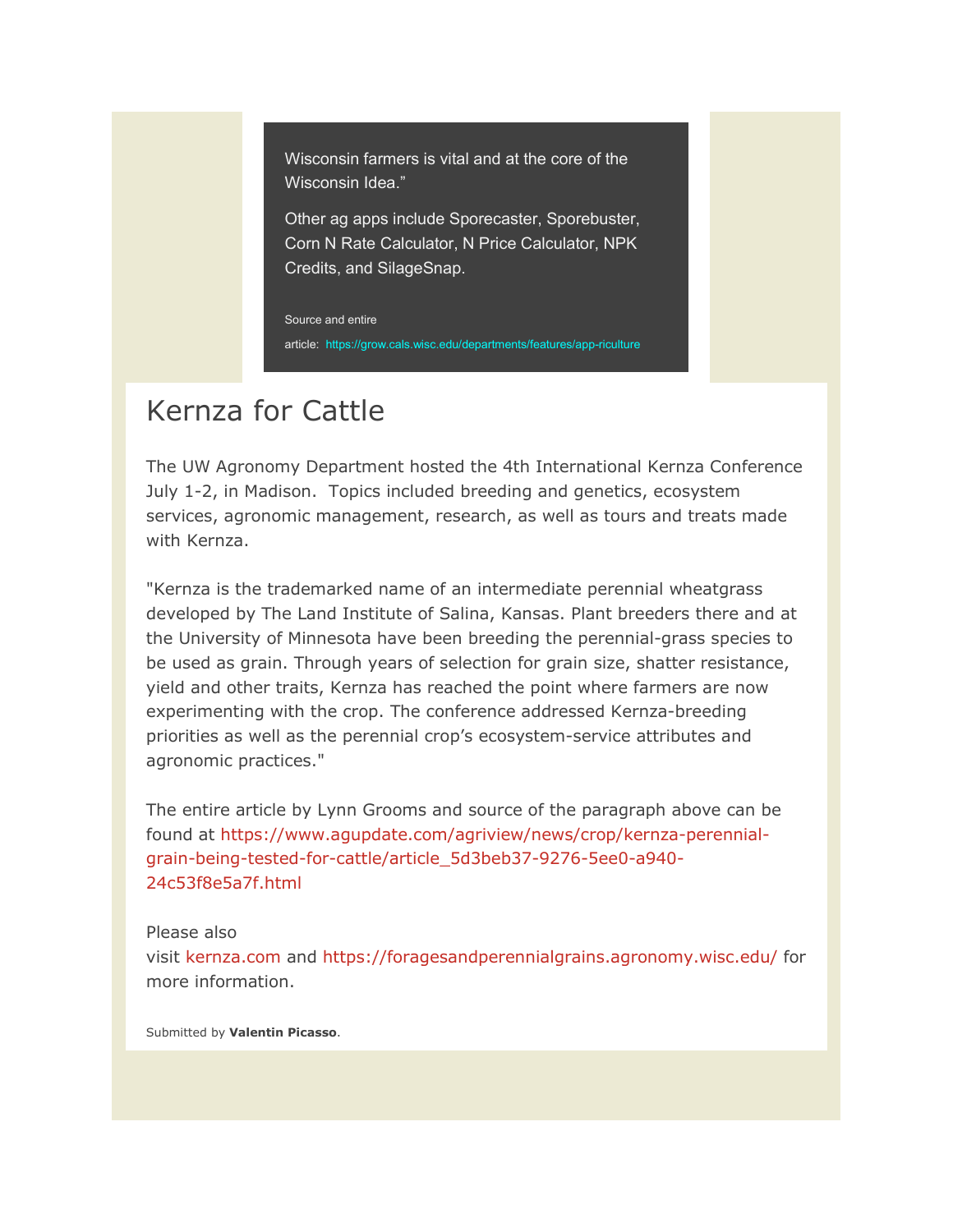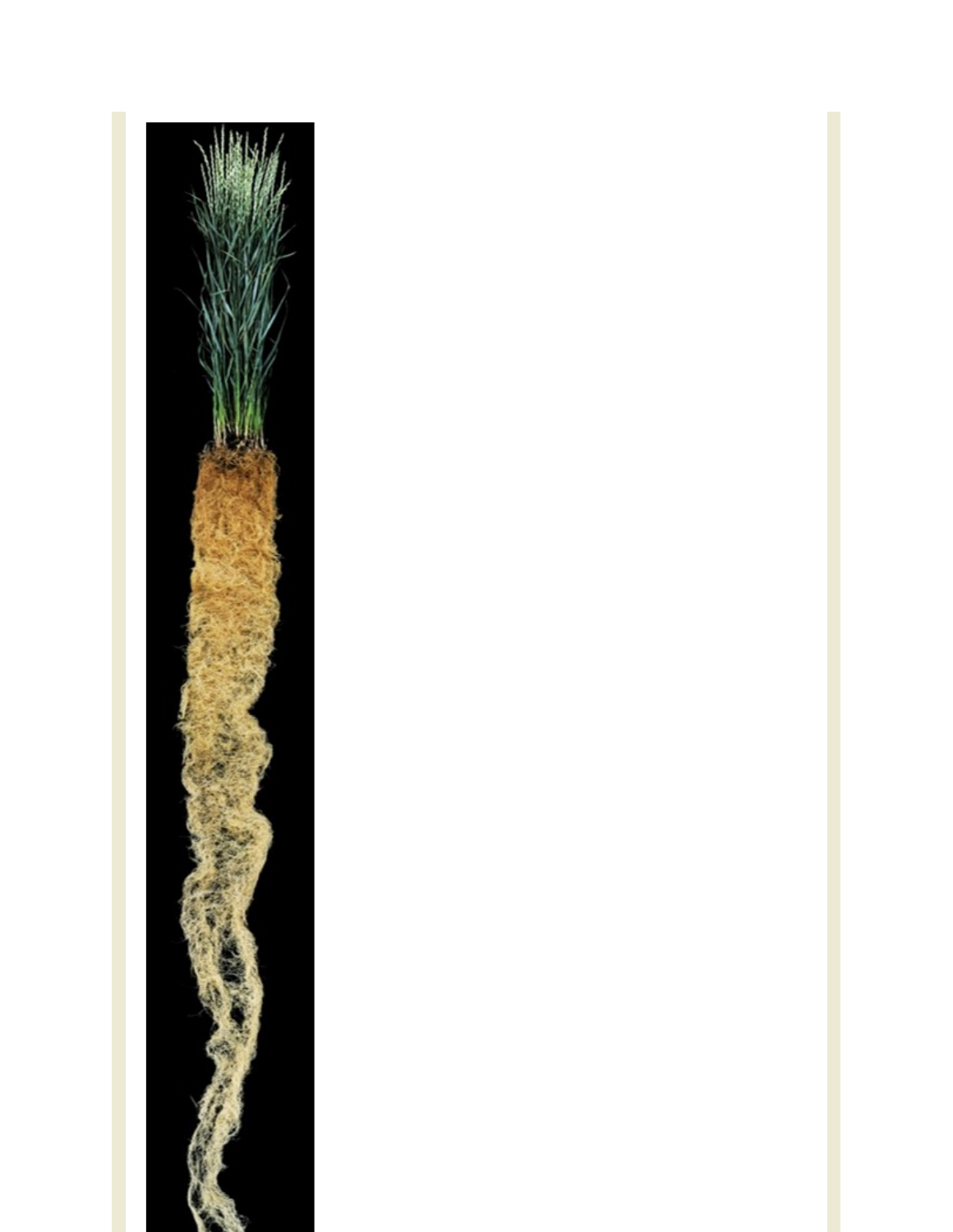## Jackson Lab Updates

**Jacob Henden**, MS, has joined the Jackson lab to help with the sustainable intensification work at Wisconsin Integrated Cropping Systems Trial (WICST). This works is funded by AFRI and the principal investigator is Gregg Sanford. It is a 30-year long-term study of various cropping systems that was started by Josh Posner and is now run by Gregg Sanford. More information on WICST can be found here: <https://wicst.wisc.edu/>

This summer, two high school students, **Ada** and **Becca**, are working with us. Ada is looking at species changes in the WICST prairies and Becca is looking at some of the economics associated with the cropping systems at WICST.

**Ashley Becker** has joined our lab. She is pursuing a Master's degree in Environment and Resources and is advised by Randy.

**Randy Jackson** was named to the Campbell-Bascom Professorship! The professorship was established by the Campbell Soup Company and recognizes faculty in the College of Agricultural and Life Sciences for outstanding contributions in the field of agriculture. This appointment is for 5 years.

Submitted by **Maggie Phillips**.

## News from the Kucharik Lab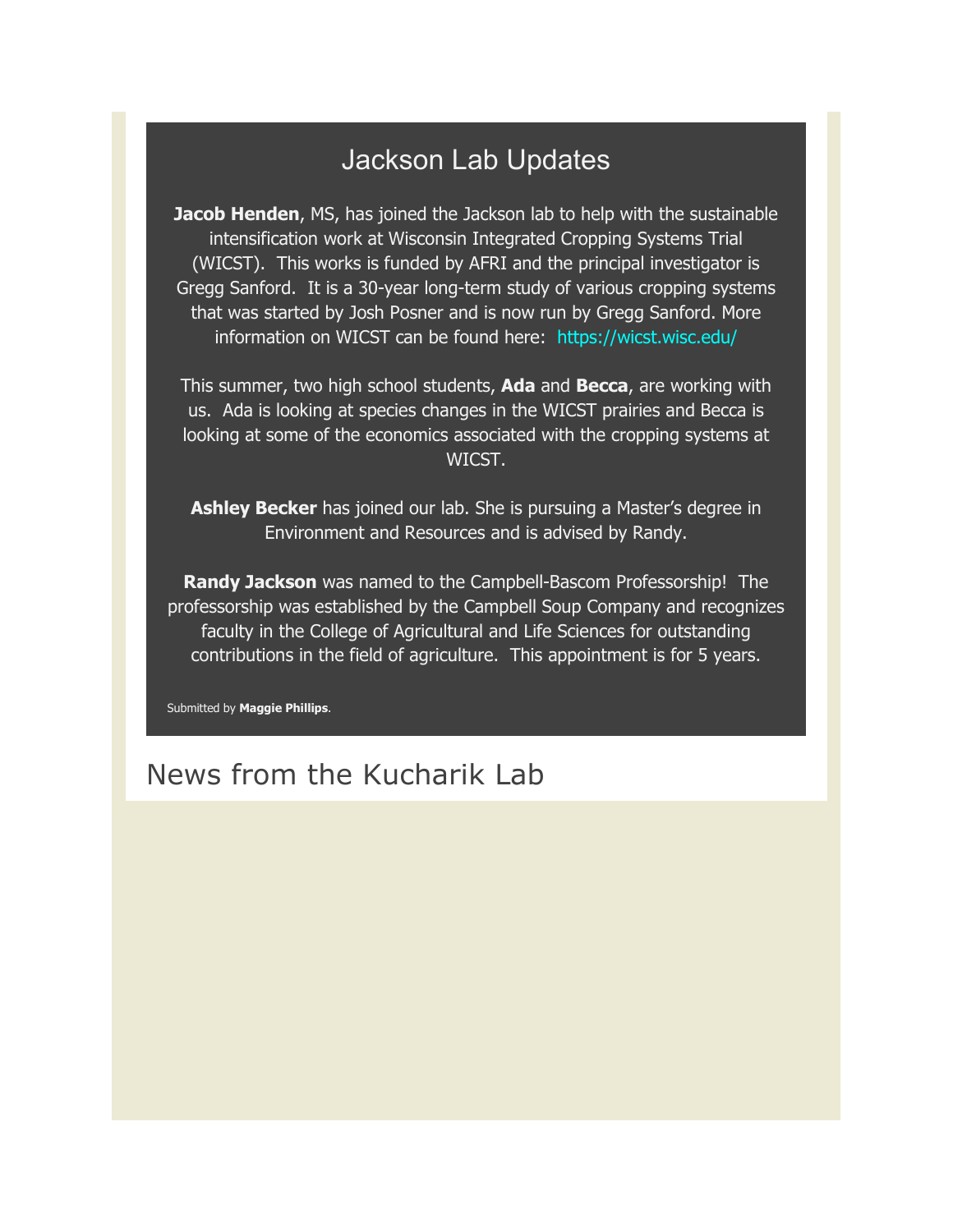

**Dr. Mallika Nocco** is moving to UC-Davis, where she will become an Assistant Cooperative Extension Specialist in Plant-Soil-Water Relations and Deficit Irrigation in the Dept. of Land, Air, and Water Resources. Her new role is effective September 1.

**Tracy Campbell**, PhD candidate in Agronomy, was just selected to receive a NCR SARE grant. Our project was selected from a pool of graduate student grants by the north central region of SARE, all of which strive to address sustainable agricultural issues in the region. The funding provided by the SARE grant will help to continue our research focused on improving irrigation and fertilizer management across the Wisconsin Central Sands. We hope that through this research, we can continue addressing both water quality and water quantity challenges in the area.

We were recently selected to receive a new NSF INFEWS (Innovations at the Nexus of Food-Energy-Water Systems) Track 1 modeling grant (5 years, \$2.5M, officially started 7/15/2019). **Chris Kucharik** is lead PI and **Eric Booth** is co-PI of a research team that is entirely based at UW-Madison. The title of the proposal is "Sustaining Food, Energy, and Water Security in Agricultural Landscapes of the Upper Mississippi River Basin".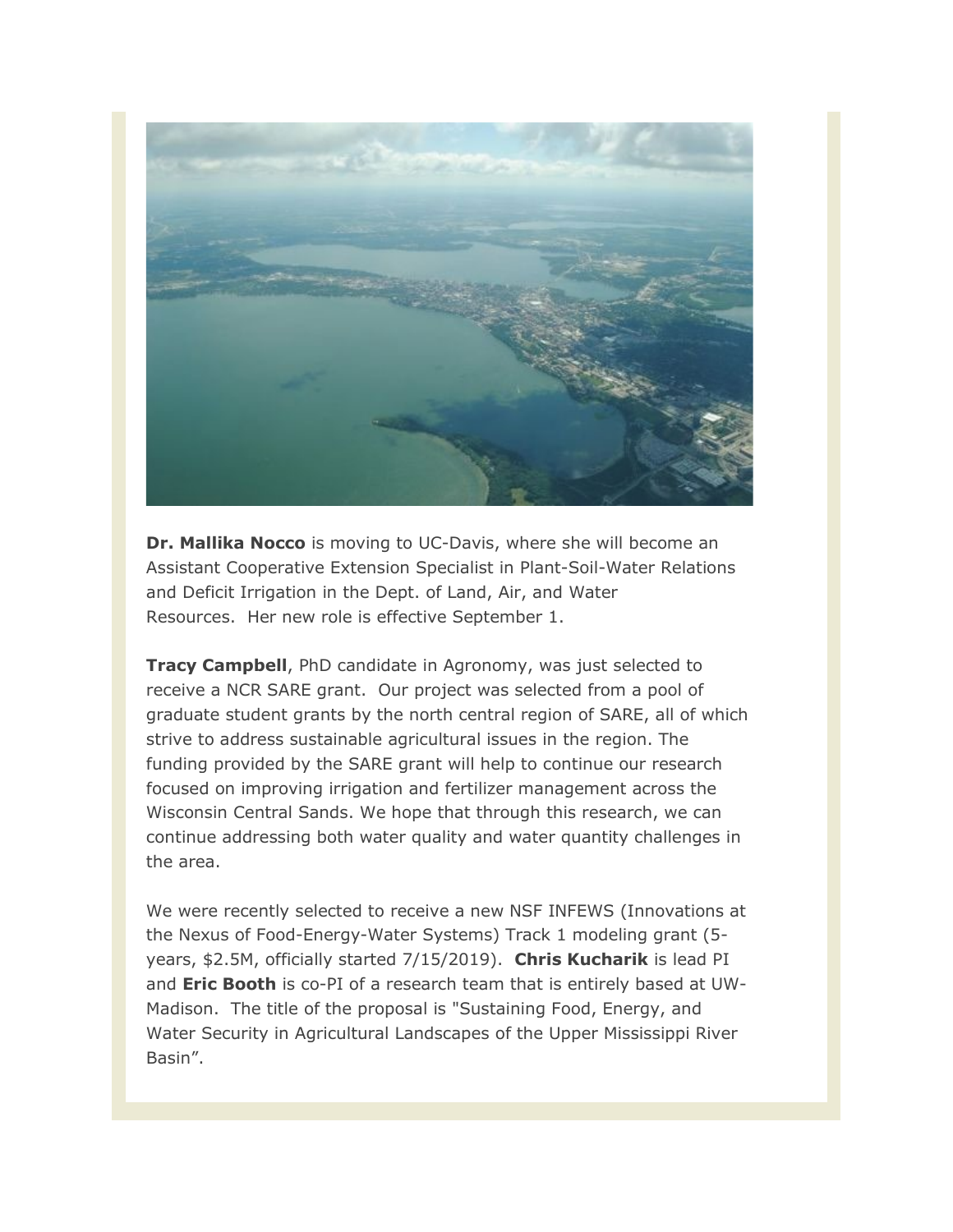Kucharik is also co-PI on a new NSF INFEWS Track 2 solutions grant (lead institution is Purdue U., with collaborators at U. of New Hampshire). The title is "Identifying Sustainability Solutions through Global-Local-Global Analysis of a Coupled Water-Agriculture-Bioenergy System". We have a subward of \$250,000 coming to UW-Madison over the next 3 years.

Please visit the Kucharik lab website at [http://www.kucharik](http://www.kucharik-lab.com/)[lab.com/.](http://www.kucharik-lab.com/) This page is also the source of the photo above.

Submitted by Chris Kucharik and Tracy Campbell.

# WELCOME!

**Kolby Grint** and **Haleigh Ortmeier-Clarke,** MS Agronomy students, advised by Rodrigo Werle.

**Ashley Becker**, MS Environment and Resources student, advised by Randy Jackson.

**Korede Olugbenle**, MS Agroecology student, advised by Valentin Picasso. **Anna Parkinson**, MS Plant Breeding Plant Genetics student, advised by Bill Tracy.

**Carl Branch**, PhD candidate in Plant Breeding Plant Genetics, advised by Bill Tracy.

**Habteab Ghebrehiwot** is a research technician in Valentin Picasso's lab. **Julia Butler** is a research gardener in Natalia de Leon's lab.

**Nick Arneson** is an outreach specialist in Rodrigo Werle's lab.

# Congratulations!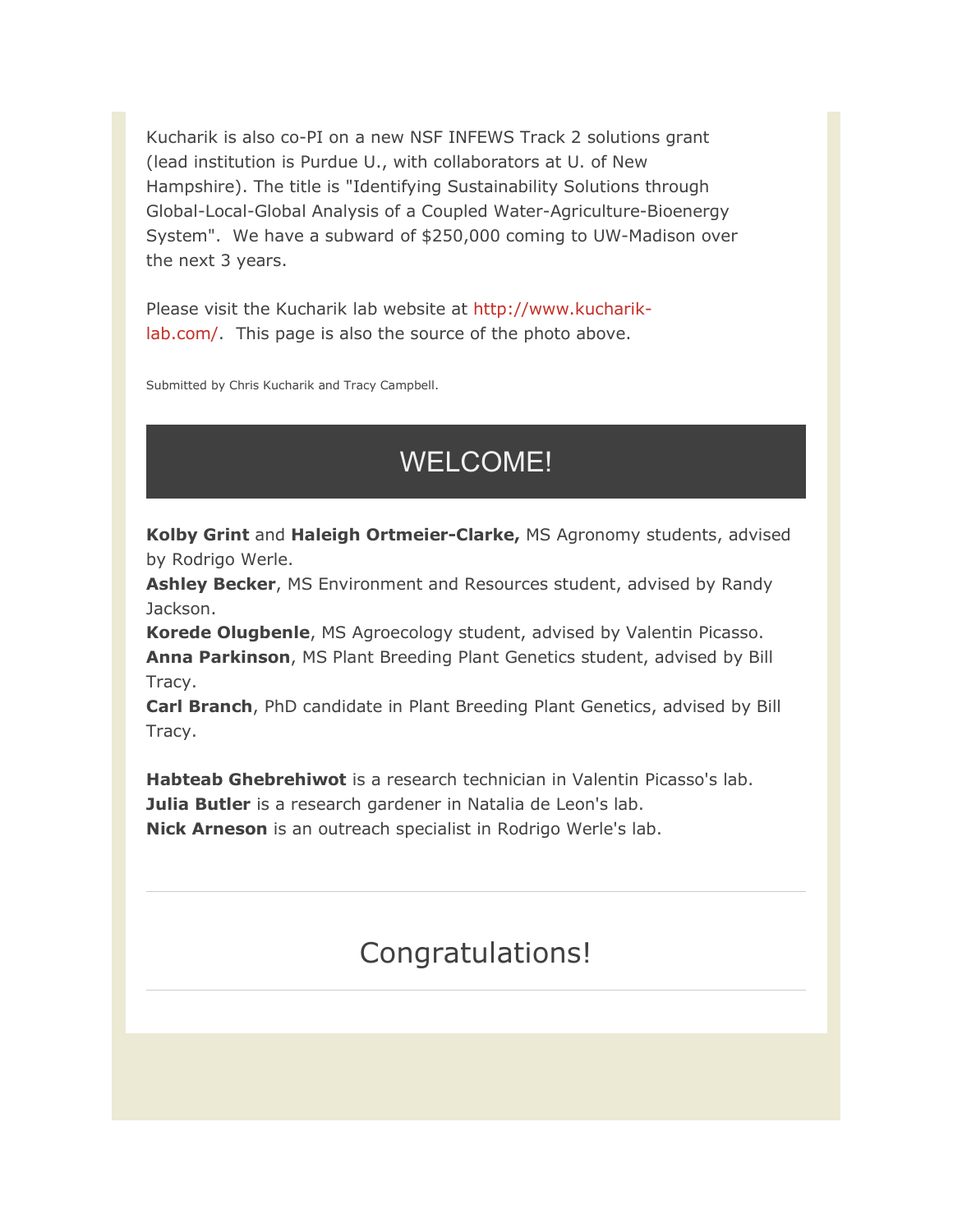

**Pablo Gonzalez Barrios**, PhD candidate in Lucia Gutierrez's lab, received the Jack & Marion Goetz Graduate Fellowship. These generous donors "support graduate research in CALS with emphasis on genetics and general environmental research at the agricultural experiment stations. Full story and source: [https://ecals.cals.wisc.edu/2019/04/08/recipients-of-2019-](https://ecals.cals.wisc.edu/2019/04/08/recipients-of-2019-20-cals-graduate-fellowship-awards-announced/?utm_source=ecals_email_newsletter&utm_medium=email&utm_campaign=ecals_email_newsletter) [20-cals-graduate-fellowship-awards](https://ecals.cals.wisc.edu/2019/04/08/recipients-of-2019-20-cals-graduate-fellowship-awards-announced/?utm_source=ecals_email_newsletter&utm_medium=email&utm_campaign=ecals_email_newsletter)[announced/?utm\\_source=ecals\\_email\\_newsletter&utm\\_medium=e](https://ecals.cals.wisc.edu/2019/04/08/recipients-of-2019-20-cals-graduate-fellowship-awards-announced/?utm_source=ecals_email_newsletter&utm_medium=email&utm_campaign=ecals_email_newsletter) [mail&utm\\_campaign=ecals\\_email\\_newsletter](https://ecals.cals.wisc.edu/2019/04/08/recipients-of-2019-20-cals-graduate-fellowship-awards-announced/?utm_source=ecals_email_newsletter&utm_medium=email&utm_campaign=ecals_email_newsletter) Photo source: <https://agronomy.wisc.edu/people/gradstudents/>



#### **Elizabeth McNamee**,

PhD candidate with Chris Kucharik, received the Wisconsin Potato Industry-Wisconsin Distinguished Graduate Fellowship. Recipeints of this award demonstrate excellent academic performance and research productivity in studying potato. This award is offered by the College of Agricultural and Life Sciences and was established by the Wisconsin Potato Industry Board.



**Joe Zimbric** successfully defended his M.S. thesis in July. His thesis title is "Weed Community Dynamics and Suppression in Dual-Use Intermediate Wheatgreass Cropping Systems. Joe is co advised by Valentin Picasso and Dave Stoltenberg. Photo courtesy of Google search.

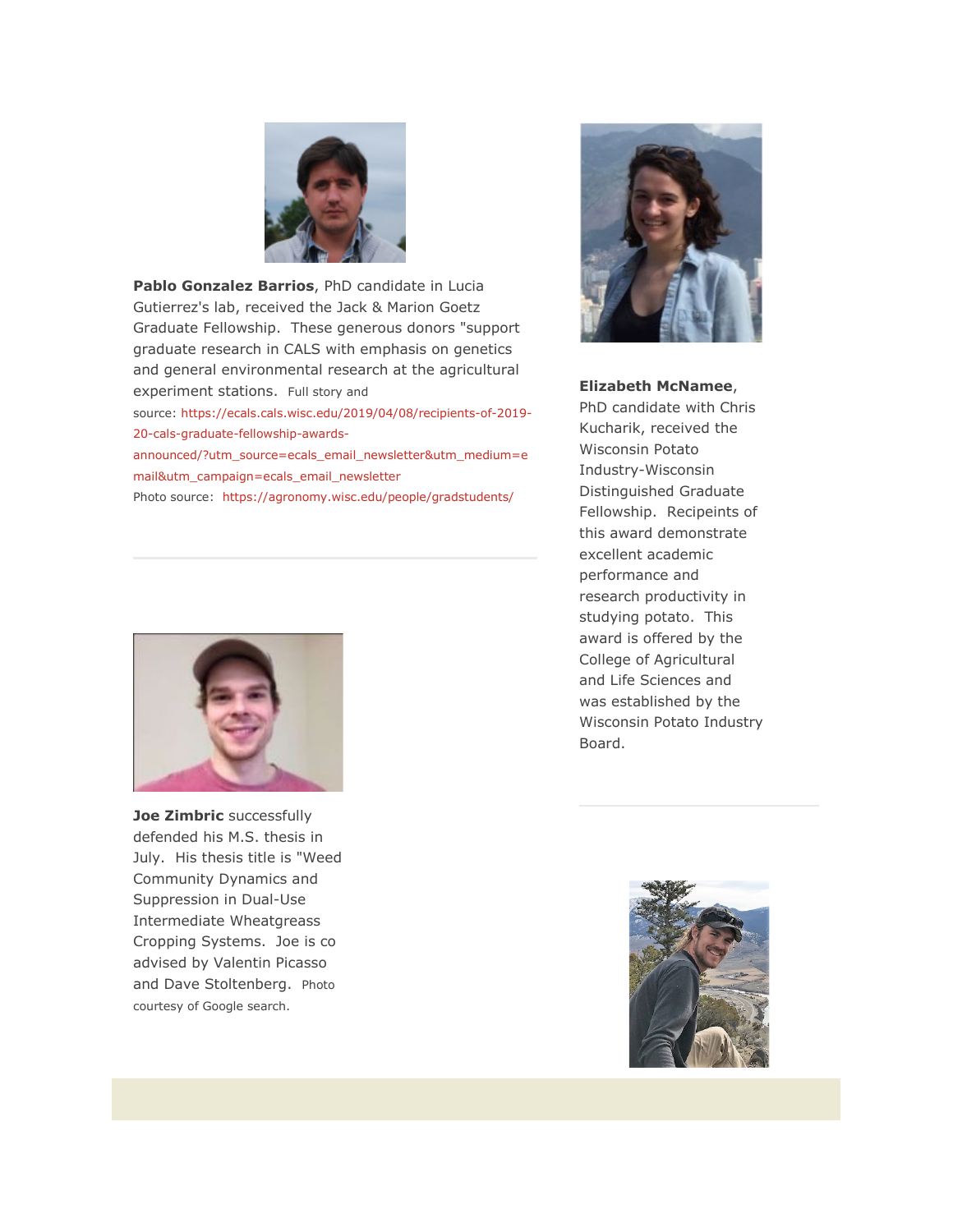

**Valentin Picasso** was selected as a Toepfer Faculty Fellow. This award recognizes promising assistant professors in the early stages of their careers. The award is open to assistant professors in the College of Agricultural and Life Sciences who are in their second through fifth year of their pre -tenure appointment. Their research should benefit agricultural activities with interests in the scientific fields of crop research, improvements in crop yield and quality, or animal sciences.

**Neal Tilhou**, PhD candidate in Plant Breeding Plant Genetics, won first place in the graduate student poster contest at the 5th International Conference for Switchgrass Research at the University of Illinois on July 25th. His poster was titled, "Genomic Prediction of Anthesis Date in Switchgrass". He received a cash prize donated by Ernst Conservation Seeds. Neal is co -advised by **Mike Casler** and **Shawn Kaeppler** .



**Mark Renz**, Extension Weed Specialist, earned the 2019 J.S. Donald Short Course Teaching Award. This award was established in 1976 by Delma Woodburn, daughter of John Donald, a Short Course instructor, political figure, and farmer, for deserving faculty or staff who teaches in the Farm and Industry Short Course.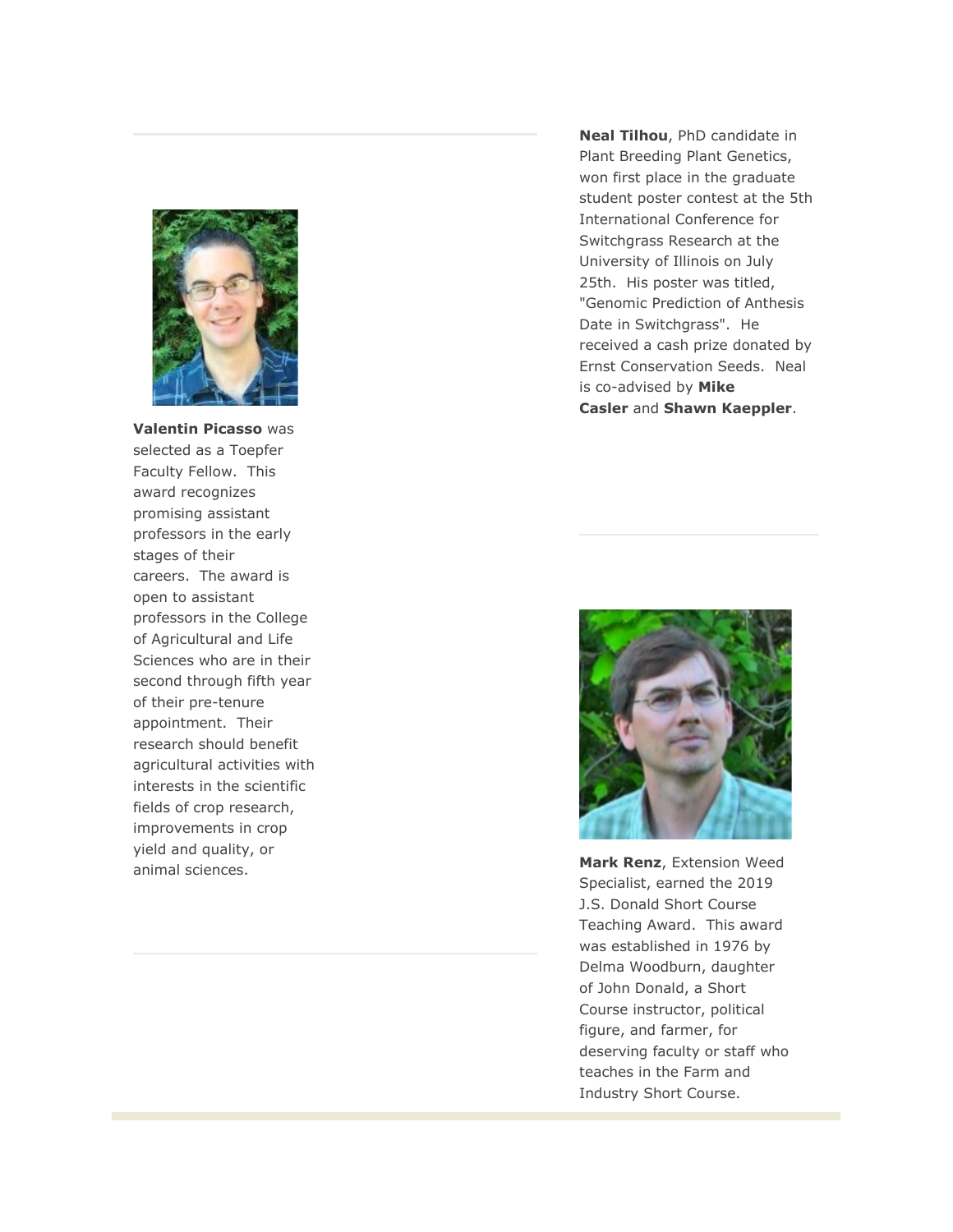

**Lucia Gutierrez**, Assistant Professor of Agronomy, is new new Chair of the C01 Crop Breeding and Genetics Section of the Crop Science Society of Amerca. She will begin her term in 2020. Photo source: [https://agronomy.wisc.edu/lucia](https://agronomy.wisc.edu/lucia-gutierrez/)[gutierrez/](https://agronomy.wisc.edu/lucia-gutierrez/)

**Lauren Jorgensen,** BS, May 2019, won a CALS Senior Award for academic excellence, leadership, and service. She also received the Mid America CropLife Association Young Leader Scholarship. Lauren was an Agronomy major advised, in part, by Bill Tracy.



**Shawn Conley** received the Annual Wisconsin Association of County Agricultural Agents (WACAA) Second Mile Award. This award is given to individuals who exhibit exceptional support for Wisconsin County Ag Agents in carrying out their educational programs. Full story and source here: [https://fyi.extension.wisc.edu/ne](https://fyi.extension.wisc.edu/news/2019/05/16/wisconsin-county-agent-association-award-recipients-named/) [ws/2019/05/16/wisconsin-county](https://fyi.extension.wisc.edu/news/2019/05/16/wisconsin-county-agent-association-award-recipients-named/)[agent-association-award-recipients](https://fyi.extension.wisc.edu/news/2019/05/16/wisconsin-county-agent-association-award-recipients-named/)[named/](https://fyi.extension.wisc.edu/news/2019/05/16/wisconsin-county-agent-association-award-recipients-named/) Photo source: <https://coolbean.info/about-us/>

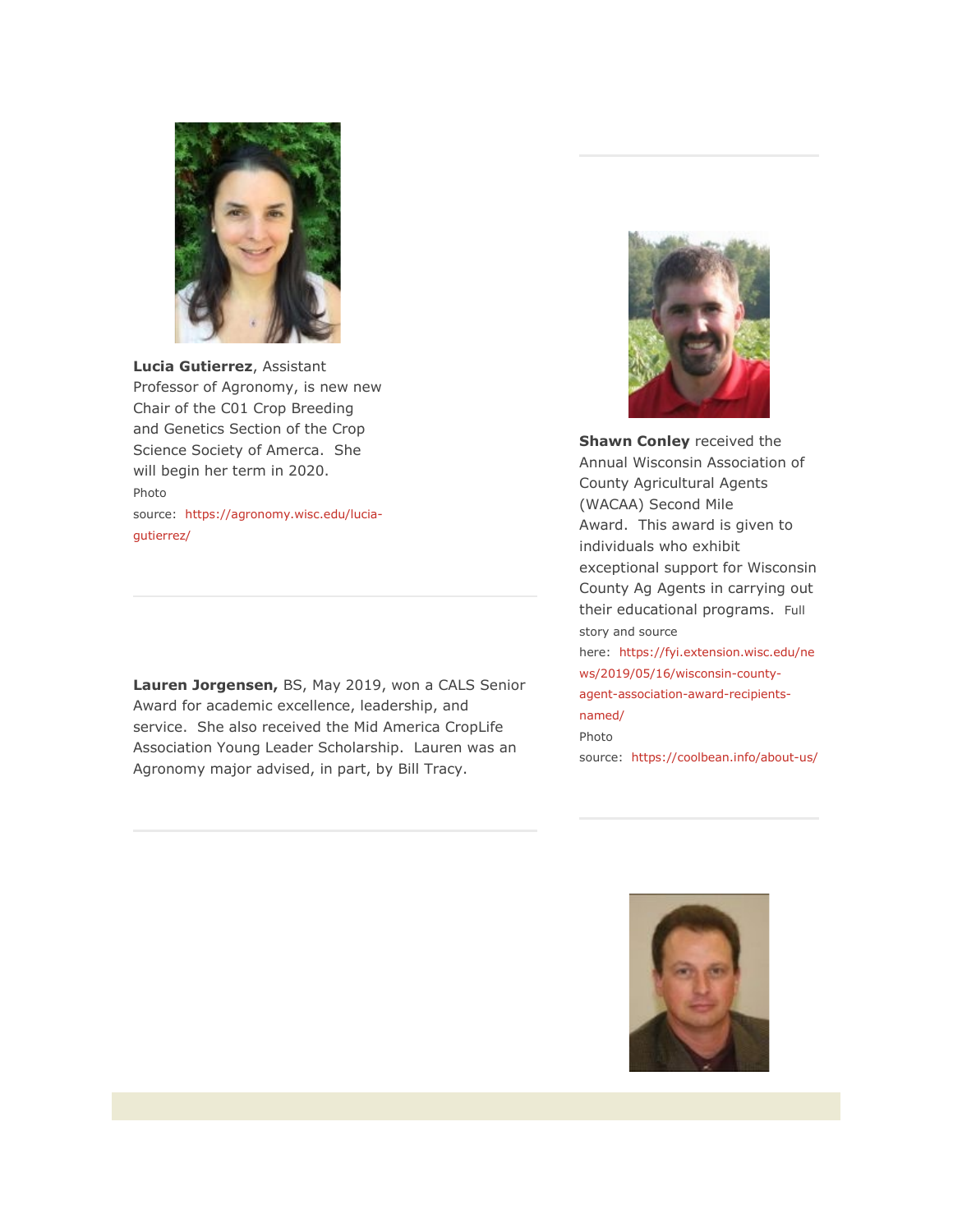

**Ken Albrecht**, Professor of Agronomy, retired August 1. Enjoy! We wish you well and thank you for your dedication to the Agronomy Department, Ken!

**Apologies!** The link in the last newsletter was incorrect. Please visit the new link to read about **Shawn Kaeppler** and his NABP Lifetime Achievement

Award.

[https://ecals.cals.wisc.edu/2018/09/09/](https://ecals.cals.wisc.edu/2018/09/09/national-association-of-plant-breeders-honors-shawn-kaeppler-with-lifetime-achievement-award/) [national-association-of-plant-breeders](https://ecals.cals.wisc.edu/2018/09/09/national-association-of-plant-breeders-honors-shawn-kaeppler-with-lifetime-achievement-award/)[honors-shawn-kaeppler-with-lifetime](https://ecals.cals.wisc.edu/2018/09/09/national-association-of-plant-breeders-honors-shawn-kaeppler-with-lifetime-achievement-award/)[achievement-award/](https://ecals.cals.wisc.edu/2018/09/09/national-association-of-plant-breeders-honors-shawn-kaeppler-with-lifetime-achievement-award/) Photo

source: [https://energy.wisc.edu/about/](https://energy.wisc.edu/about/energy-experts/shawn-kaeppler) [energy-experts/shawn-kaeppler](https://energy.wisc.edu/about/energy-experts/shawn-kaeppler)

## Upcoming Events

**Agronomy/Soils Field Day** is Wednesday, August 28 at the Arlington Agricultural Research Station. UW research on industrial hemp will be highlighted. The day starts at 8:00 am and ends at 2:45 pm. Sigma Alpha Agricultural Sorority is providing lunch, and a \$5 donation is suggested. You can RSVP here: **<https://go.wisc.edu/n4yrl5>** and find more information here: **[https://ipcm.wisc.edu/blog/2019/06/uw](https://ipcm.wisc.edu/blog/2019/06/uw-research-on-industrial-hemp-to-be-highlighted-at-agronomy-soils-field-day-on-august-28th/)[research-on-industrial-hemp-to-be-highlighted-at](https://ipcm.wisc.edu/blog/2019/06/uw-research-on-industrial-hemp-to-be-highlighted-at-agronomy-soils-field-day-on-august-28th/)[agronomy-soils-field-day-on-august-28th/](https://ipcm.wisc.edu/blog/2019/06/uw-research-on-industrial-hemp-to-be-highlighted-at-agronomy-soils-field-day-on-august-28th/)**

The **Annual Agronomy Awards and Recognition Banquet** is at Hoyt Park, 3902 Regent Street, in Madison. The banquet is on Thursday, September 12, from 4-7pm. A light taco bar will be catered by Cranberry Creek, and attendees are asked to bring an appetizer, side dish, or dessert. To assure accurate food counts, *RSVP by Sept 4* to Jillene Fisch at **[jrfisch@wisc.edu](mailto:jrfisch@wisc.edu?subject=RSVP%20to%20Agronomy%20Banquet)** or 608-262-1390. New this year will be a live band, Tumbledown Shack, featuring members from the Agronomy Department!